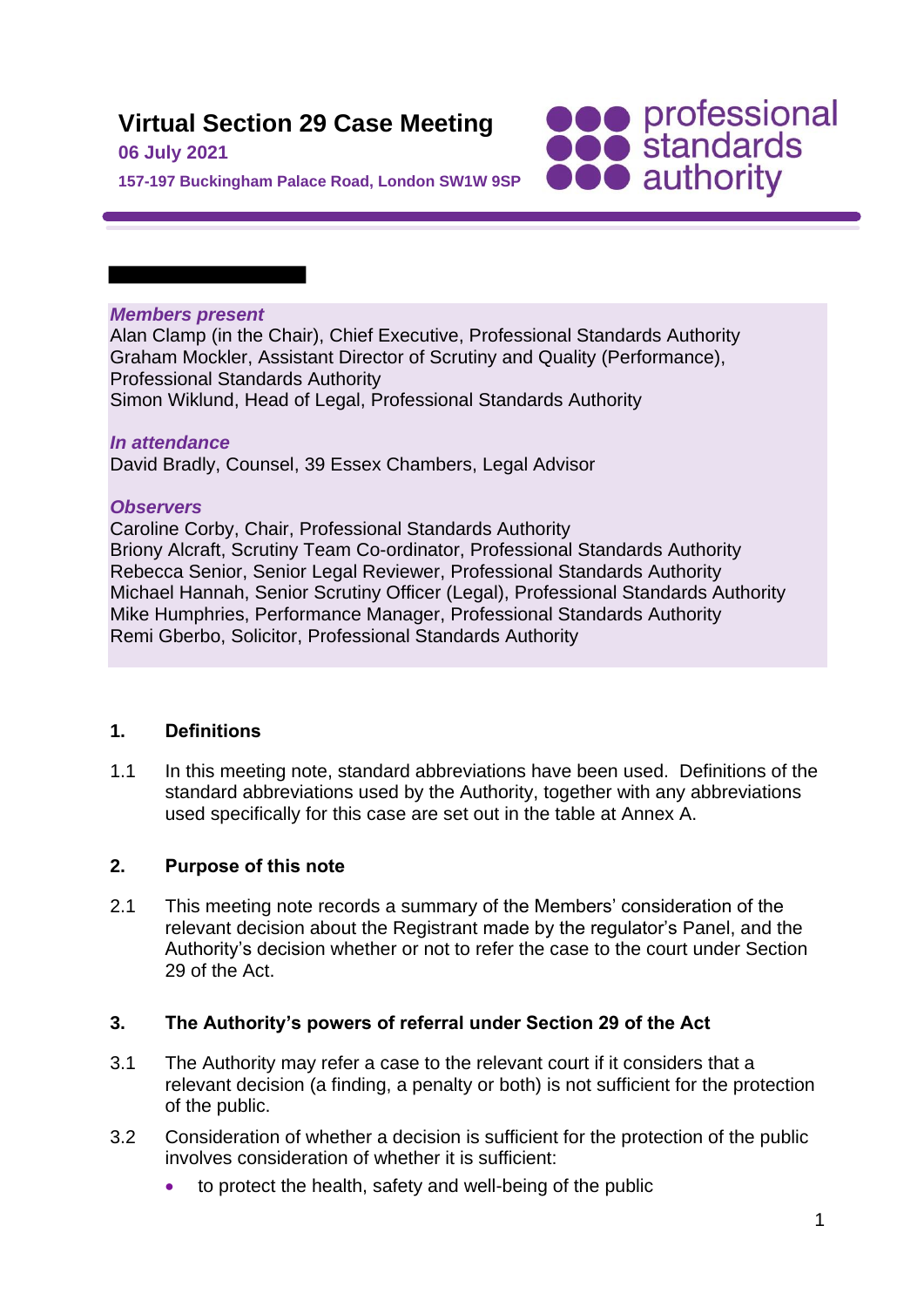**Section 29 case meeting on 6 July 2021**

- to maintain public confidence in the profession concerned, and
- to maintain proper professional standards and conduct for members of that profession.
- 3.3 This will also involve consideration of whether the Panel's decision was one that a disciplinary tribunal, having regard to the relevant facts and to the object of the disciplinary proceedings, could not reasonably have reached; or was otherwise manifestly inappropriate having regard to the safety of the public and the reputation of the profession (applying *Ruscillo*<sup>1</sup> ).

### **4. Conflicts of interest**

4.1 The Members did not have any conflicts of interest.

#### **5. Jurisdiction**

5.1 The Legal Advisor confirmed that the Authority had jurisdiction to consider the case under Section 29 of the Act. Any referral in this case would be to the High Court of Justice of England and the statutory time limit for an appeal would expire on 8 July 2021.

### **6. The relevant decision**

- 6.1 The relevant decision is the Determination of the Panel following a hearing which concluded on
- 6.2 The Panel's Determination which includes the charges and findings is set out at Annex B.

# **7. Documents before the meeting**

- 7.1 The following documents were available to the Members:
	- Determination of the Panel dated
	- The Authority's Detailed Case Review
	- Transcripts of the hearing dated
	- Counsel's Note dated 6 July 2021
	- Response from SWE to notification of case meeting
	- SWE's notification email regarding Registrant's recent removal from the register
	- Regulator's Bundle and ICP documents
	- SWE's Professional Standards Guidance dated April 2020

<sup>&</sup>lt;sup>1</sup> CRHP v Ruscillo [2004] EWCA Civ 1356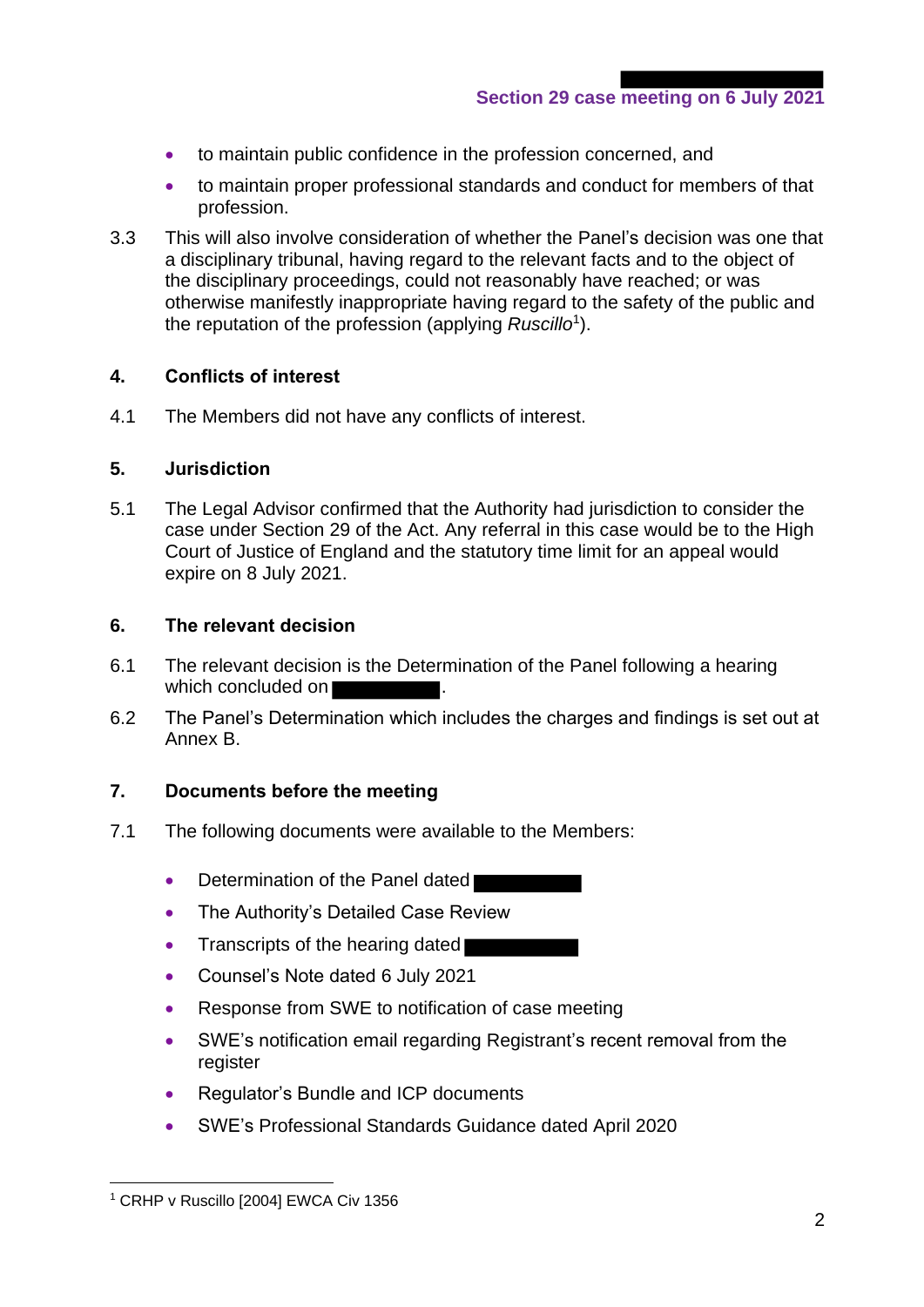- The Authority's Section 29 Case Meeting Manual.
- 7.2 The Members and the Legal Advisor were provided with a copy of a response from Social Work England to the Authority's Notification of Section 29 Meeting.

#### **8. Background**

- 8.1 The matters forming the subject of the allegations were referred to the Health and Care Professions Council (HCPC) by the Metropolitan Police in following a multi-agency investigation involving the National Fraud Intelligence Bureau, and three UK Borough Councils in respect of the financial exploitation of Service User 1 (SU1), a 54-year-old vulnerable adult with learning disabilities and an IQ of less than 70. The investigation concerned the withdrawal of benefits estimated by the police to amount to around £200,000 being withdrawn from a bank account in the name of SU1 (statements confirmed £70,870 had been withdrawn via cash withdrawals between , many of which transactions the police indicated had been in ).
- 8.2 Regulatory concerns were also reported by two of the Borough Councils that the Registrant had used his position as a social worker for financial gain in relation to SU1.
- 8.3 The concerns came to light when a member of the public made a referral to a Council Learning Disability Team in **that an apparently vulnerable** person was unsupported and without food.
- 8.4 Following a visit from the social care team, SU1 was found to be dishevelled and unkempt in filthy clothes, sodden in his own waste and living in squalid conditions and with no food or access to money or support. Enquiries with him confirmed that his 'landlord and friend' was the Registrant and that he had previously lived in the Registrant's house in
- 8.5 Investigations confirmed that applications had been made for disability living allowance benefits on SU1's behalf which had been paid into SU1's bank account but had been withdrawn, SU1 reporting that he was sent £10 a month in cash to spend by the Registrant.
- 8.6 Following a referral to the police, SU1 was interviewed and stated that he had moved at the suggestion of the Registrant who had told him that it was not safe for SU1 to be in **EXECUTE:** SU1 reported that he did not have links with the area and did not know why he had moved there.
- 8.7 Diary entries by the Registrant between **include a** include a description of SU1 as being 'desperately unhappy with his accommodation' and that he 'would like to move'. Arrangements were made in him out.
- 8.8 SU1 moved from to a property in the state of  $\sim$  10 km s in  $\sim$ Land Registry records confirmed that the Registrant purchased this property on .
- 8.9 Evidence from the confirmed that the SU1 was not a tenant at the property although was listed as a 'non-dependent' and no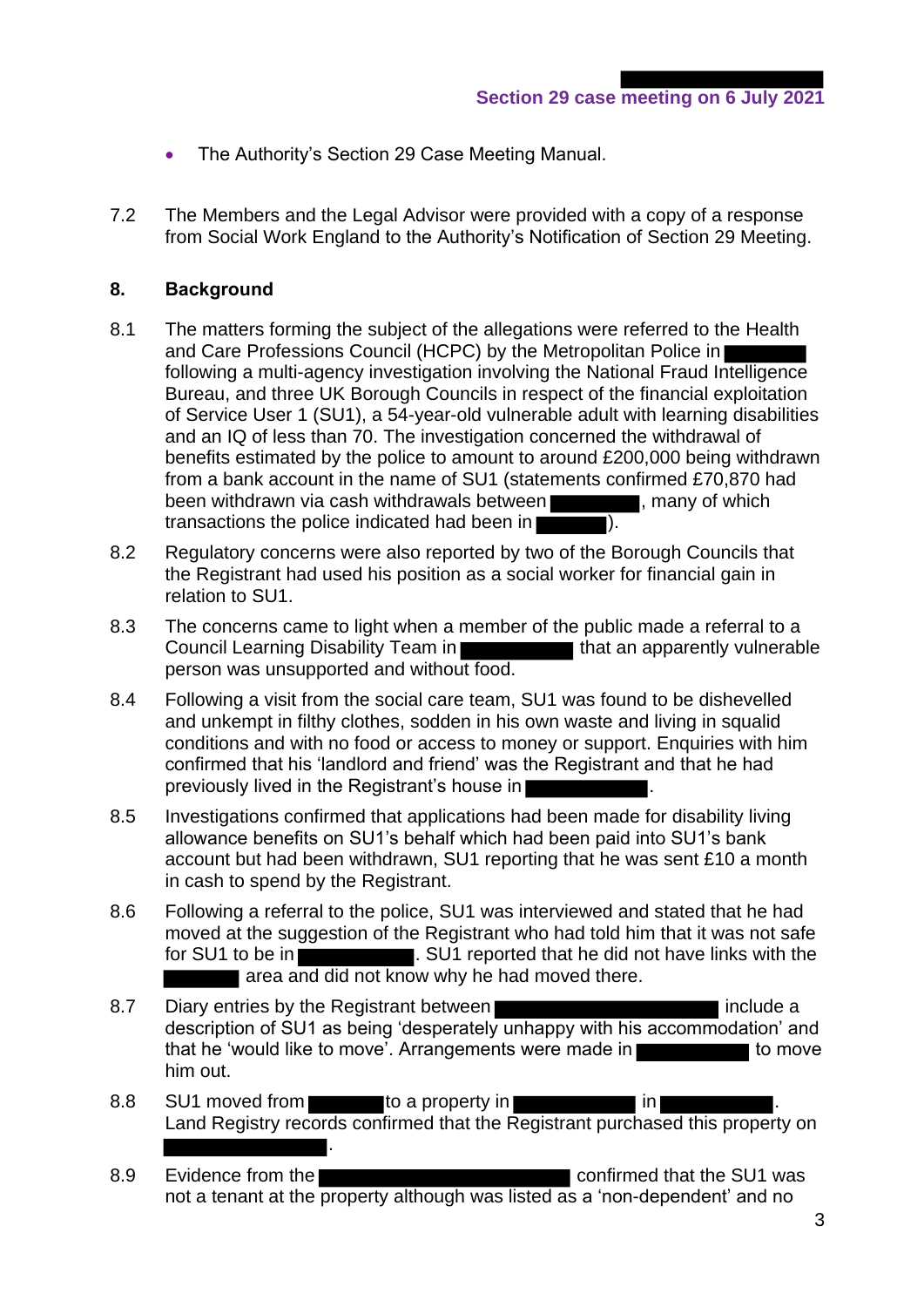housing benefit was paid in respect of his occupancy and no tenancy agreement was available.

- 8.10 SU1 moved to a property in in in in in in respect of which Housing Benefit was paid directly to the Registrant. Land Registry records confirm that the Registrant purchased this property on
- 8.11 SU1 lived with Service User 2 (SU2) at the property until SU2 was hospitalised with kidney failure in **The report to the ICP** indicates that SU2 was also professionally connected to the Registrant although he had refused to co-operate with the investigation by the police or the HCPC.
- 8.12 Police records included reference to concerns that the Registrant had moved other former service users to properties around the owned by him and for whom he also received housing benefit payments.
- 8.13 Police records confirmed the Registrant was arrested at Police Station on **and was interviewed under caution but gave no** comment answers to all questions put to him.
- 8.14 The Crown Prosecution Service concluded on the state of that criminal charges should not be brought due to the absence of evidence from the bank to support the diversion of funds/withdrawal of money from ATMs etc due to the time elapsed and the fact that the SU1's account could not be relied on without corroboration.
- 8.15 The allegations before the substantive hearing of the Fitness to Practise Committee of Social Work England alleged that the Registrant, whilst registered as a Social Worker, used his position for financial gain by arranging for SU1, who he was and/or had been professionally involved with, to live in a property, which was owned by him, that he received payment(s) of SU1's housing benefit; and did not declare any actual and/or potential conflicts of interest to his employer in relation to the placement of SU1 in property owned by him. This was alleged to have been dishonest.
- 8.16 The Panel found most of the charges unproven and determined the proven allegations did not amount to misconduct.
- 8.17 The Registrant did not attend the hearing, was not represented and did not engage with the proceedings.

#### **Applying Section 29 of the 2002 Act**

- 8.18 The Members considered all the documents before them and received legal advice.
- 8.19 The Members discussed the following concerns about the decision:

#### *Did the allegations advanced by SWE encapsulate the seriousness of the misconduct?*

8.20 The Members discussed the allegations advanced by SWE, and the fact that they focused narrowly on the Registrant's actions in using his position as a social worker for financial gain by arranging to let out his property to SU1 with whom he had been professionally involved, receiving housing benefit and not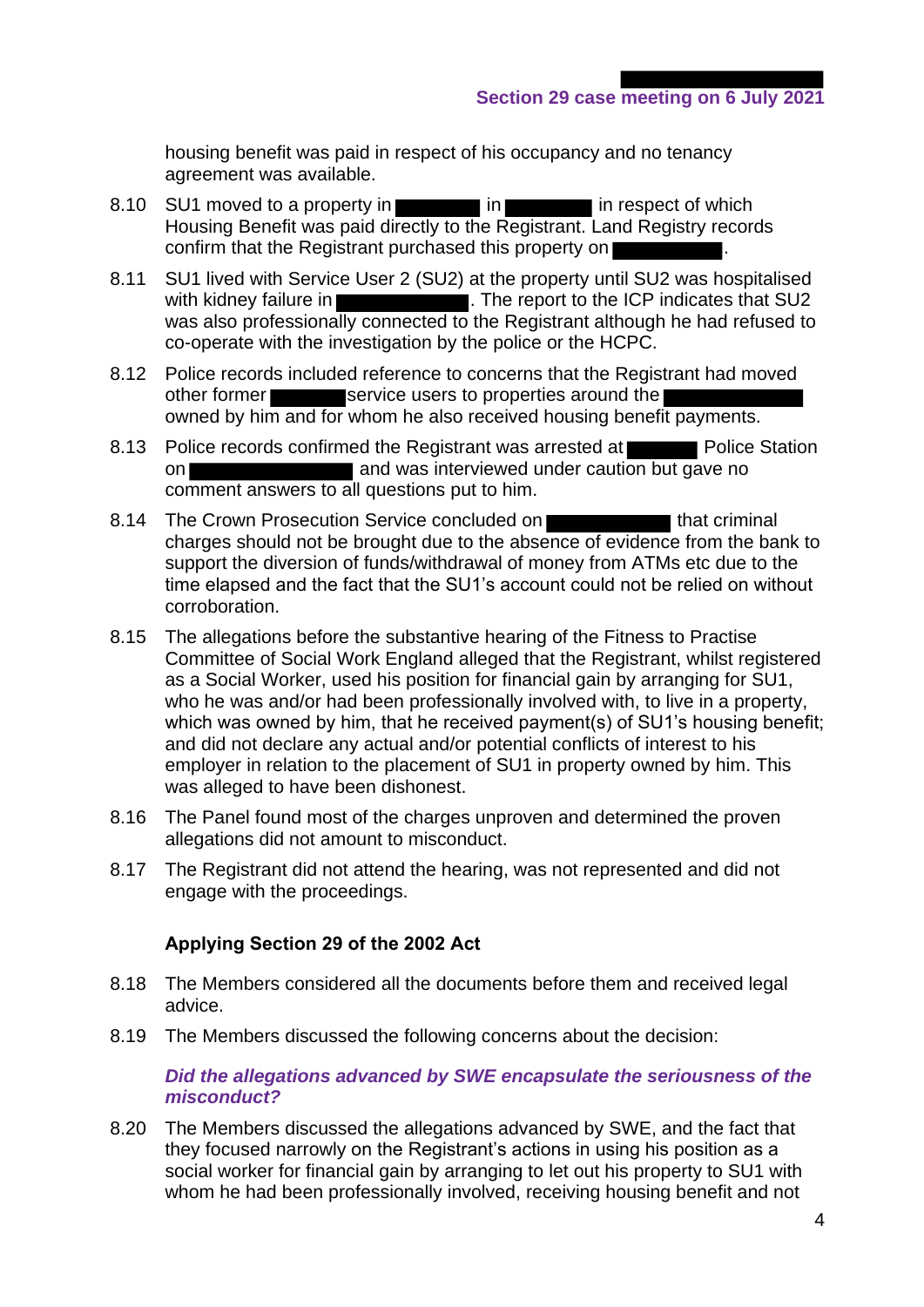declaring any conflict of interest to his employer. The Members, however, considered that there was evidence available to SWE, and before the Panel, of the Registrant's failure to safeguard SU1 by terminating the Corporate Appointeeship in place to protect his financial interest prior to moving him to properties owned by him, and failing to make any arrangements to safeguard SU1 from physical harm, neglect and financial abuse when he knew that SU1 was vulnerable, incapable of managing his finances, and in need of on-going support.

8.21 The Members considered that the evidence in SWE's possession represented additional and arguably more serious regulatory breaches which were not properly encapsulated within the allegations, and that this failure by the Panel to conduct an adequate inquiry into the significance of the evidence in SWE's possession accordingly led the Panel to reach an outcome that was insufficient to maintain standards in the profession and insufficient to maintain public confidence in the profession.

#### *Did the Panel take sufficient account of the public interest when acceding to SWE's application to amend the allegation?*

- 8.22 The Members discussed that at the commencement of the hearing SWE applied, and the Panel agreed, to amend the allegation so as to delete from the stem of particular 1 and substitute (the year of the Registrant's registration), on the basis that this properly reflected the evidence, the effect of which was to narrow the timeline in which the Registrant's conduct was to be considered and to limit the scope of the Panel's inquiry.
- 8.23 The Members were concerned, however, that this amendment excluded a relevant period of time which accounted for arguably the most serious aspects of the Registrant's misconduct before his registration as a Social Worker when he had been the Independent Living Officer appointed by network of Council to provide support to SU 1. The Members considered that there was a failure by the Panel to consider the relationship between the Registrant and SU1 during that time, and a failure of the Panel to consider the relevance of the Registrant's conduct to his practice as a Social Worker. The Members considered that this assessment was necessary in order for the Panel to identify the duties which the Registrant then owed to SU1 from the date of his registration and in order for it to assess whether or not the Registrant had acted in breach of those duties.
- 8.24 The Members concluded that when determining whether or not to inquire into evidence of misconduct undertaken prior to registration as a Social Worker, SWE and the Panel failed to give adequate consideration to the overarching objective of public protection and failed to have regard to the public interest test in regulation 25(2) of the Social Workers Regulations 2018 and that the Panel had erred in accepting the amendment to the allegation.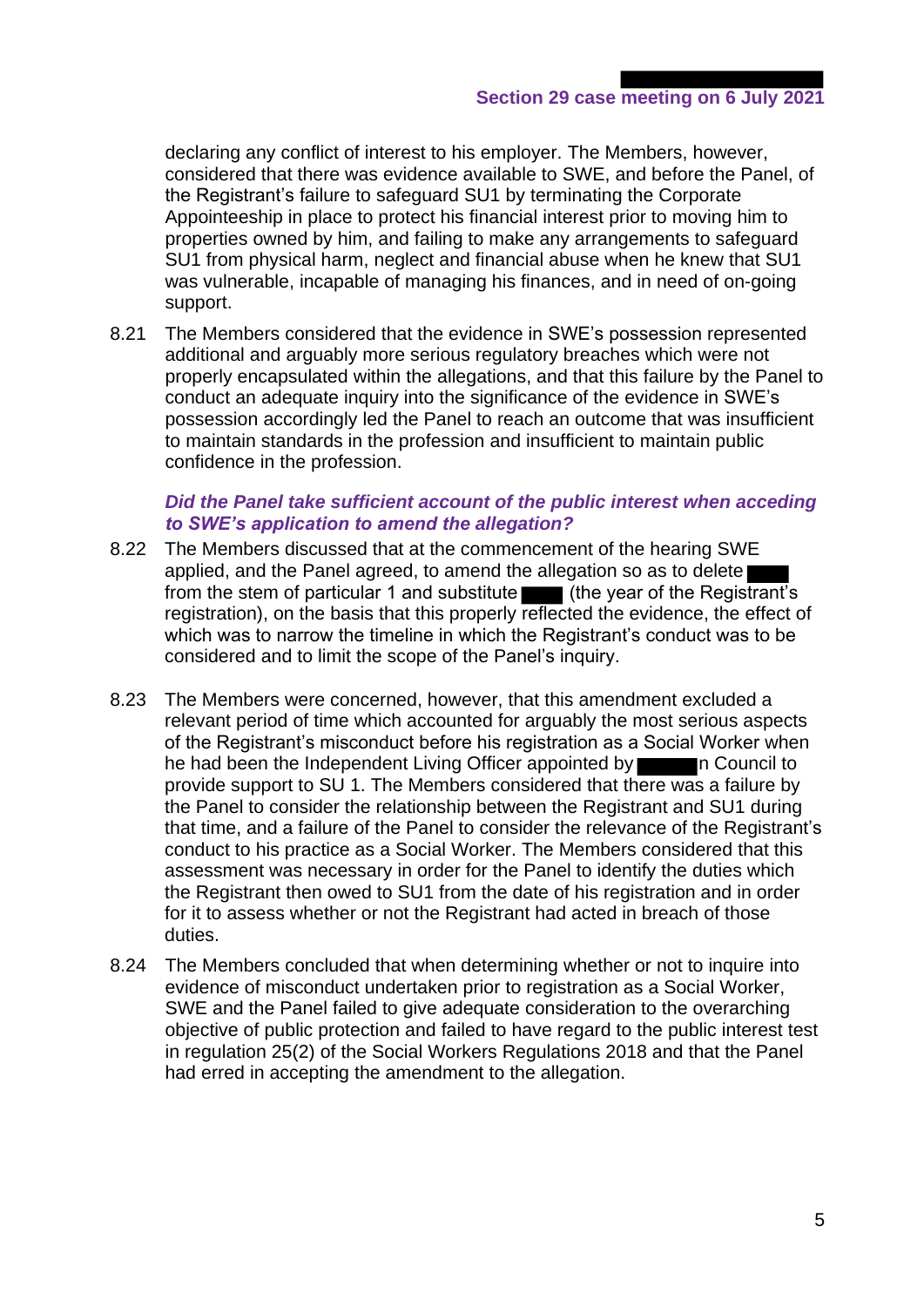# *The Panel's findings*

- 8.25 The Members discussed whether the Panel had erred in finding allegation 1 not proved, noting that the evidence was that the Registrant was at all times SU1's Independent Living Officer rather than his Social Worker. The Members considered that following the narrowing of the window of concern to after the resulting allegation was flawed in seeking to articulate that the Registrant had 'arranged' for SU1 to live in the property in circumstances that he had commenced living there some three years earlier. The Members considered that the Panel adopted a narrow approach to this allegation, given the evidence, and it should have given consideration to amending the allegation.
- 8.26 Further, in relation to the property, the Members considered that the Panel adopted a similarly narrow view in concluding that there was no evidence that the Registrant had used his position as a social worker to receive the housing benefit payments, and therefore that the Panel, bearing in mind its duty to play a proactive role in making sure that the case is properly presented and that the relevant evidence is placed before it, and bearing in mind the principles set out in *Doree*<sup>2</sup>, should have considered an amendment to the allegation rather than declining to make a finding.
- 8.27 The Members were also concerned by the wholesale withdrawal of allegation 2, concerning the Registrant's failure to encourage and/or help SU1 to maintain his own health and/or well-being. The Members considered that because the Registrant had previously had a formal professional relationship with SU1 there remained a duty on the Registrant to safeguard him and could not see a justification for this charge being withdrawn on the evidence available.
- 8.28 The Members turned to the findings on allegation 3, and were surprised at the Panel's approach to considering dishonesty, in particular that the Panel had been unable to make a positive finding regarding the Registrant's state of mind between **and and the set of the set of the set of the set of the set of the set of the set of the set of the set of the set of the set of the set of the set of the set of the set of the set of the set of the set of the set** insufficient evidence for it to be satisfied that, at that time, the Registrant believed he was not doing anything wrong by not notifying that SU1 was living in a property the Registrant owned appeared irrational. The Members noted that the Registrant knew the SU1 was vulnerable and that he had been subject to a Corporate Appointeeship, and therefore considered there was at least strong inference that the Registrant knew the living arrangement was wrong and that he should have informed the Council.
- 8.29 The Members considered that this narrow approach and the Panel's failure to draw any reasonably available inferences from the facts, resulted in a wholly unsatisfactory outcome whereby it failed to properly and adequately inquire into the dishonesty allegation, leading to an absence of findings.
- 8.30 The Members concluded, therefore, that the failure to amend allegation 1 and the Panel's finding in relation to dishonesty was wrong and represented a procedural error which led to the gravity of the case being substantially diminished and which did affect the outcome of the case.

<sup>2</sup> PSA v HCPC (1) Doree [2017] EWCA 319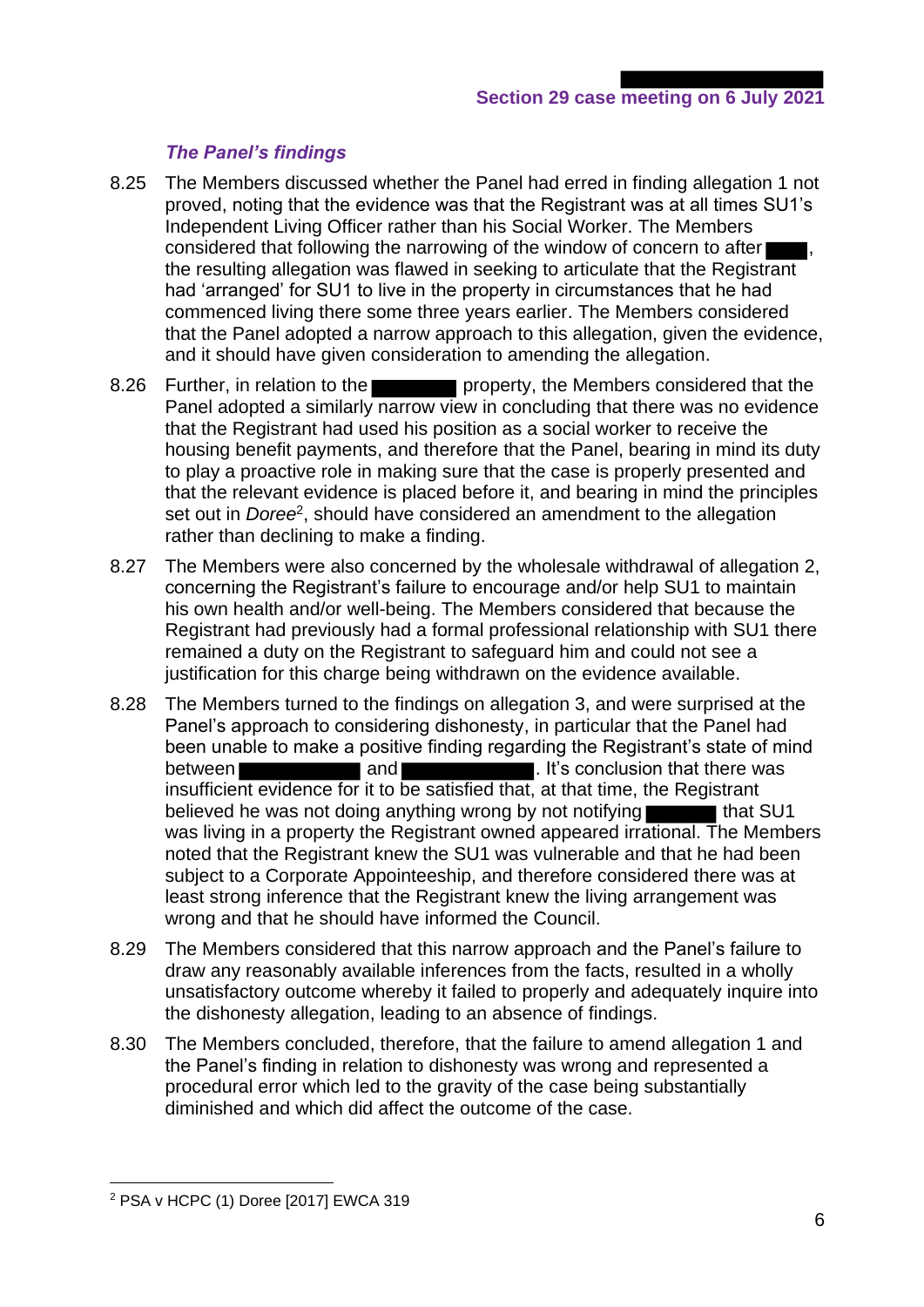# **Conclusion on insufficiency for public protection**

- 8.31 The Members considered this to be a serious case involving a vulnerable service user who was taken advantage of by the Registrant and suffered harm as a result of his actions. They considered that a member of the public reading this decision would be left with a number of questions about the degree to which the Panel have dealt with what is appropriate conduct for a social worker.
- 8.32 The Members concluded that the Panel's failure to conduct any or any adequate inquiry into the significance of the facts established by the evidence in SWE's possession, the failure to amend allegation 1, and the withdrawal of allegation 2, were serious procedural irregularities and that that the Panel's finding that the facts proved in particular 2 did not amount to misconduct or that the Registrant's fitness to practise was impaired were wrong. Consequently, the Members considered the decision is not sufficient for the protection of the public.

### **9. Referral to court**

- 9.1 Having concluded that the Panel's Determination was insufficient for public protection, the Members moved on to consider whether they should exercise the Authority's discretion to refer this case to the relevant court.
- 9.2 In considering the exercise of the Authority's discretion, the Members received legal advice as to the prospects of success and took into account the need to use the Authority's resources proportionately and in the public interest.
- 9.3 The Members also took into consideration the recent outcome of a separate case regarding the Registrant, which concluded on **the case regarding the Registrant**, which a Panel of SWE adjudicators directed the removal of the Registrant's name from the register of Social Workers. The Members noted that the Registrant's appeal period in that case is still active at the time of this meeting.
- 9.4 Therefore, taking into account those considerations, and that it is an appropriate use of the Authority's resources to protect its position until the removal takes effect or the Registrant appeals, in addition to the advice on the prospects of success, the Members agreed that the Authority should exercise its power under Section 29 and refer this case to the High Court of Justice of England and Wales.

alemp

**Alan Clamp (Chair) Dated**

**09/08/21**